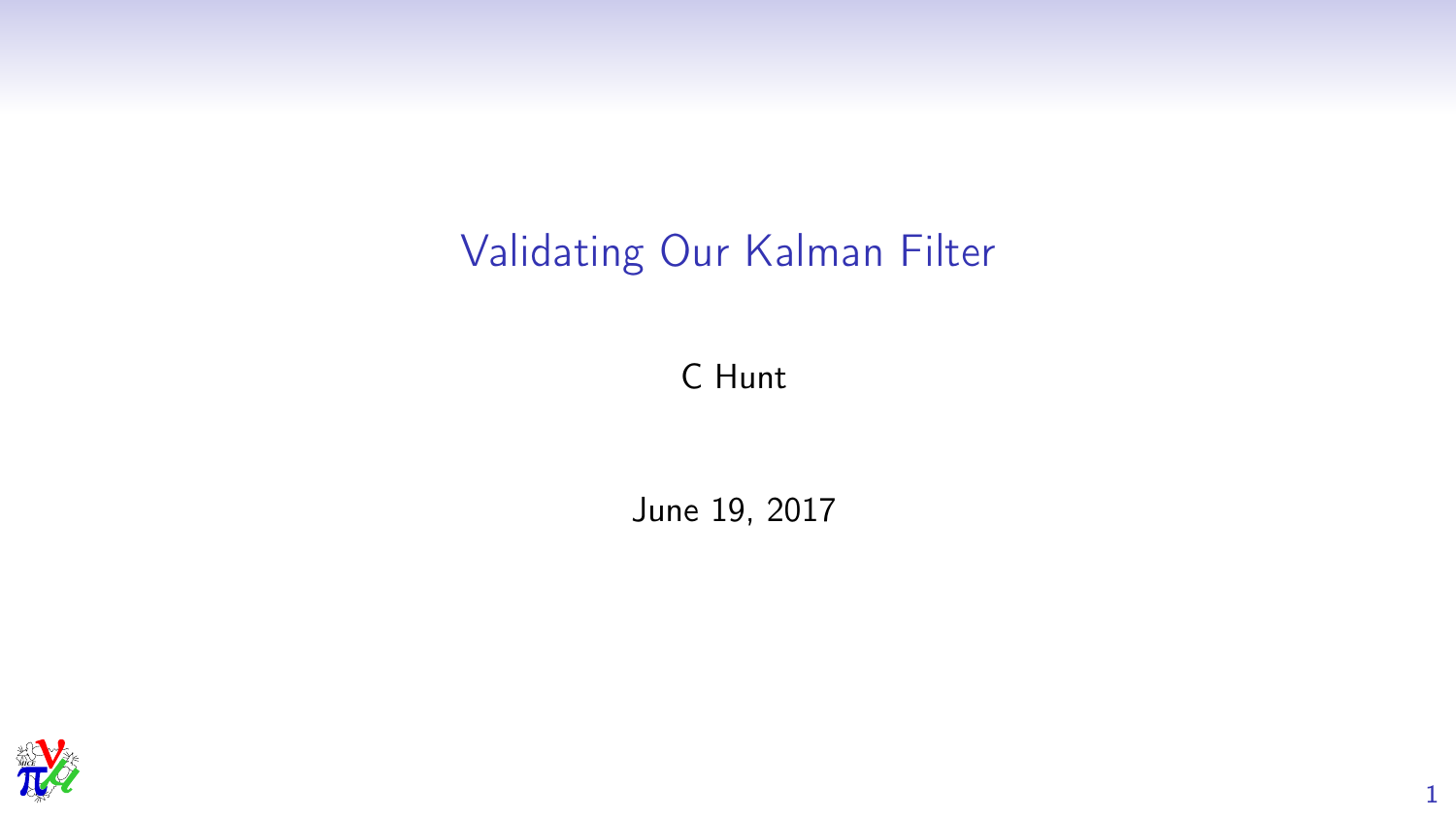## Goals

- 1. Validate the Statistical properties of the Kalman filter
- 2. Demonstrate (and therefore understand) the evolution of P-Value distributions
- 3. Study the behaviour of the track fit in less than ideal conditions

In these slides I mostly look at Smoothed residuals, classic chi-squared residuals, P-Values and Pulls.

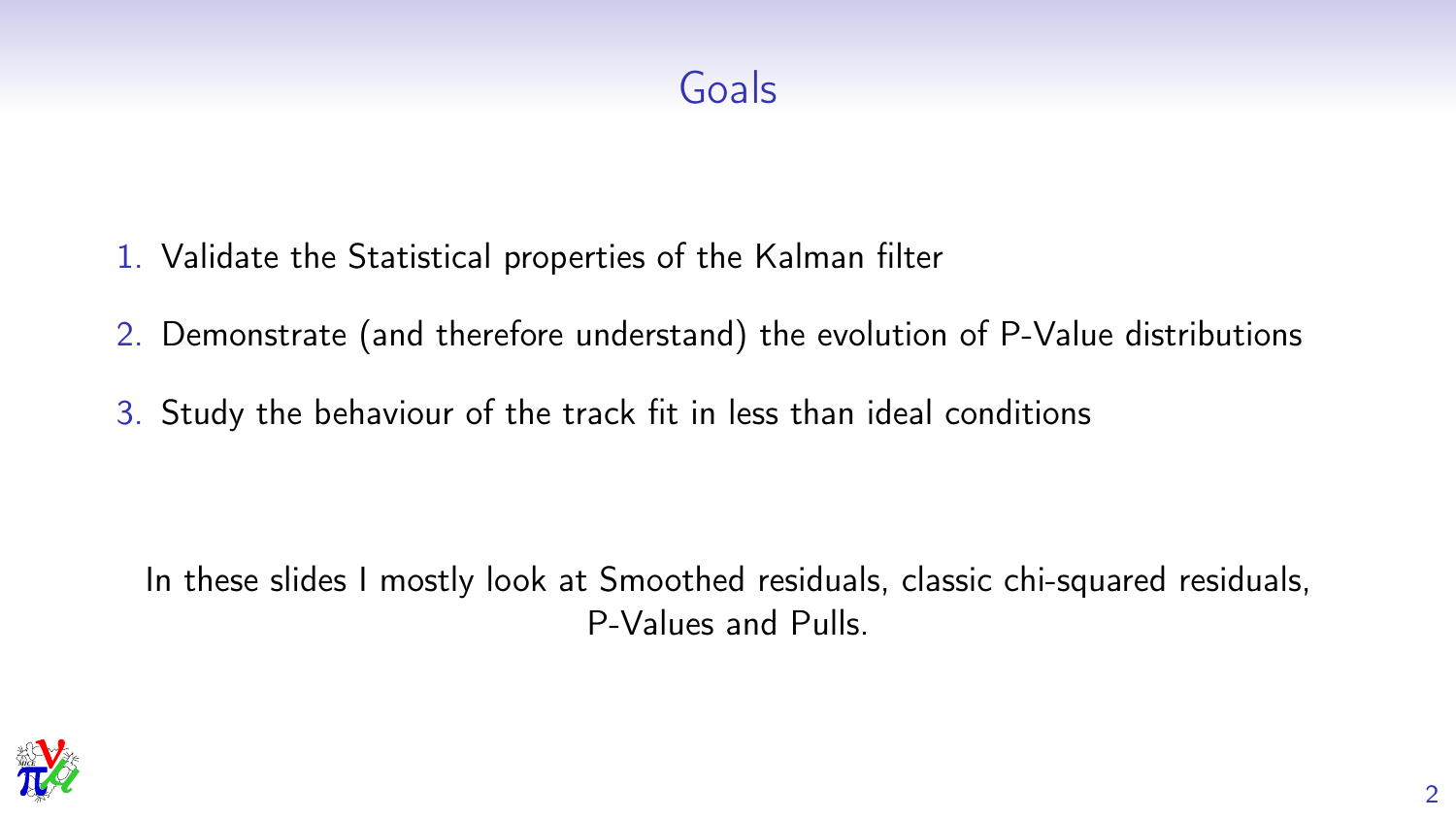## Contents

# 1D MC State Space, 1D Measurements, 2 Measurement Planes

Solve the equations analytically and predict residual distributions.

#### 2. "1st Order Studies Finishing" and the studies of the studies of the studies of the studies of the studies of the studies of the studies of the studies of the studies of the studies of the studies of the studies of the s

1D MC State Space, 1D Measurements, N Measurement Planes See how process noise, measurement noise, number of measurements, etc affect P-Values

#### 3. Straight Track Model Started Started Started

Straight track MC model, assuming Gaussian Process Noise and Measurement Noise Aim to recreate P-Values seen in MAUS Data by adding in non-linear processes.

#### 4. Helical Track Model Todo

*MICE*

Helical track MC model assuming Gaussian Process Noise and Measurement Noise Aim to recreate P-Values seen in MAUS Data by adding in non-linear processes.

1. "0th-Order" Studies Done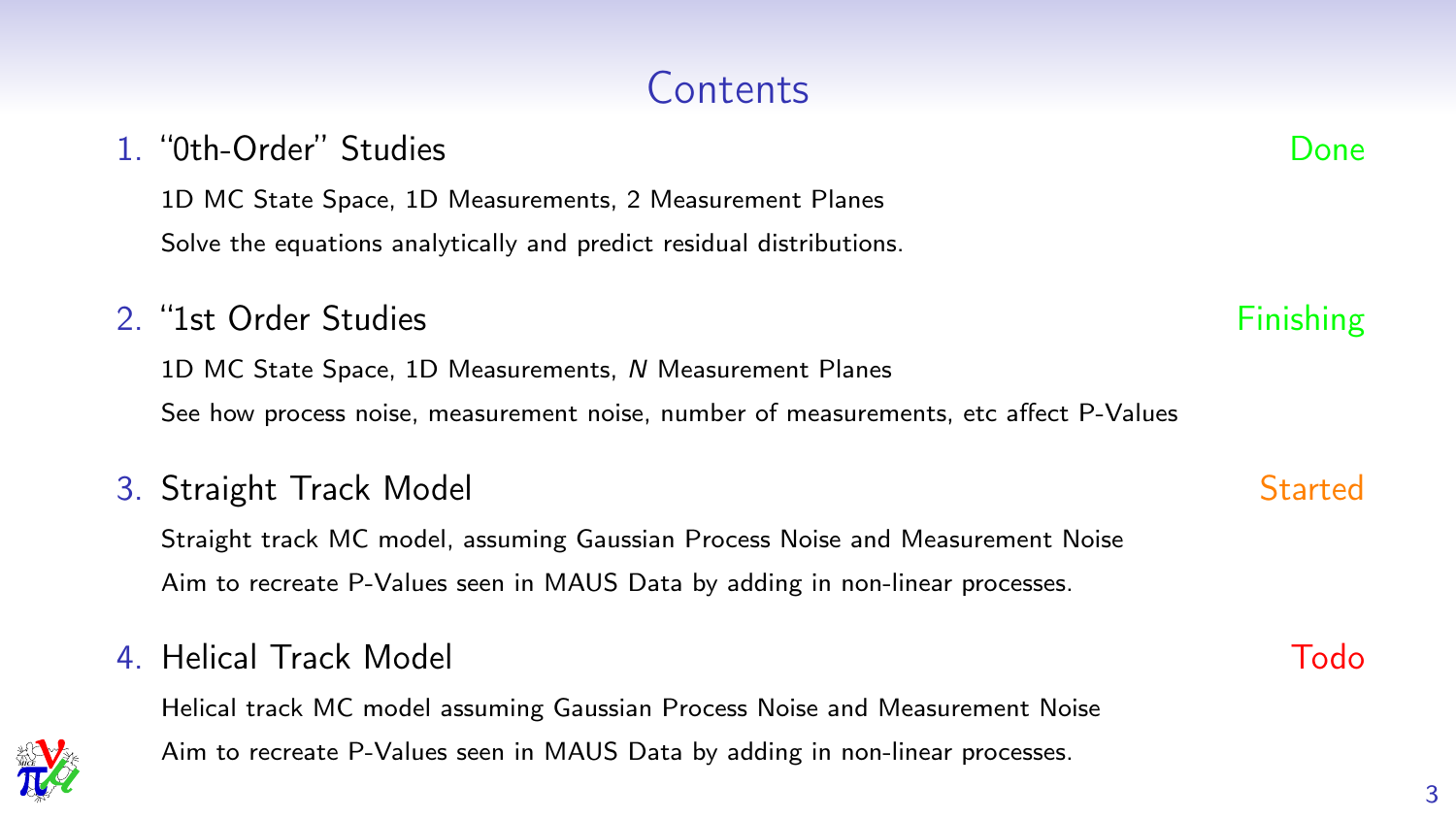### Analytical Validation

Use a small simple model and try to analytically predict the distributions of the residuals based on the equations for the Kalman Filter.

The comparison between truth and the fitted results should agree with the width of the calculated covariance matrix.

Left to do:

• Add process noise to hand calculations

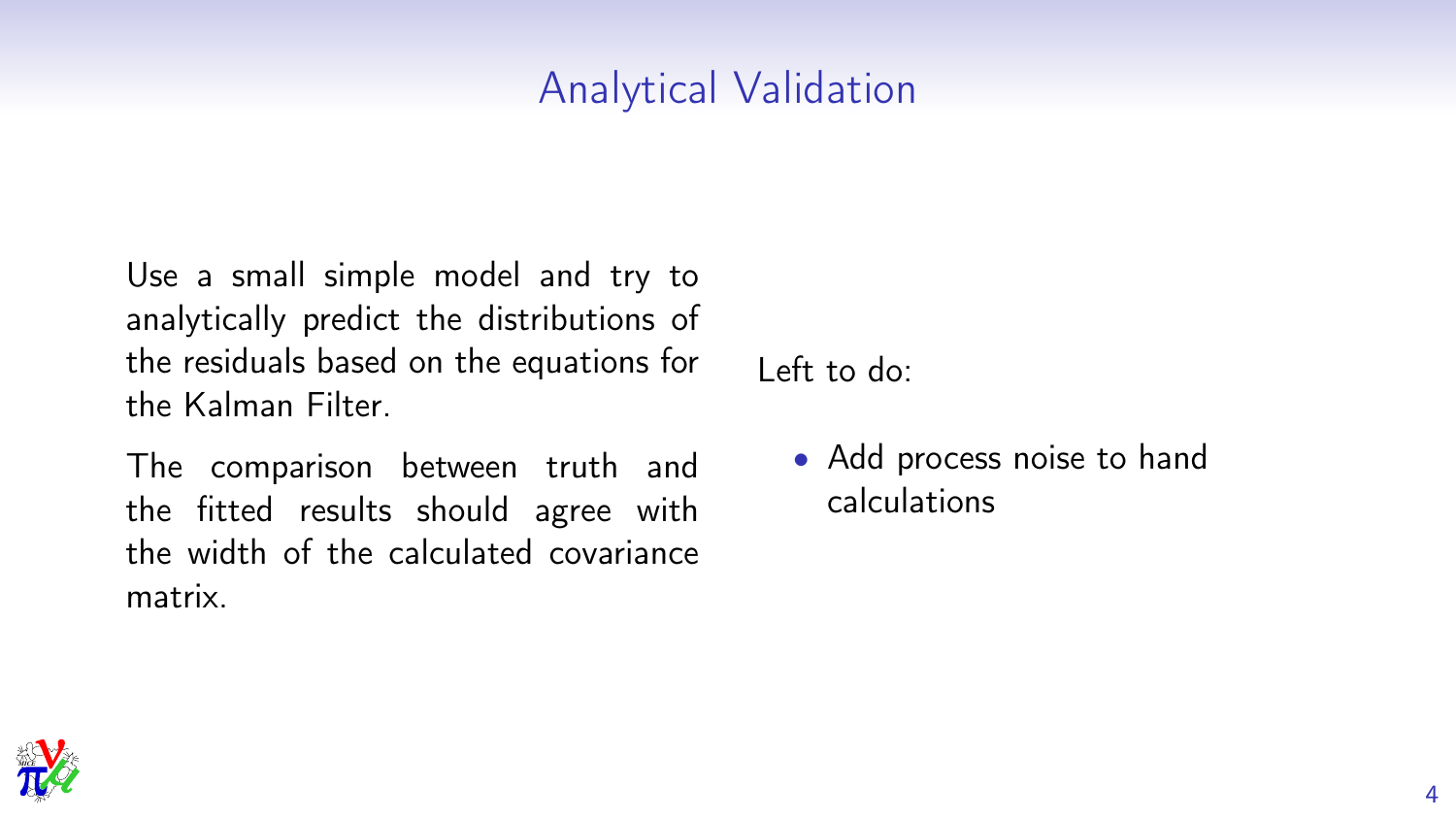# Analytical Validation Filtered Residuals



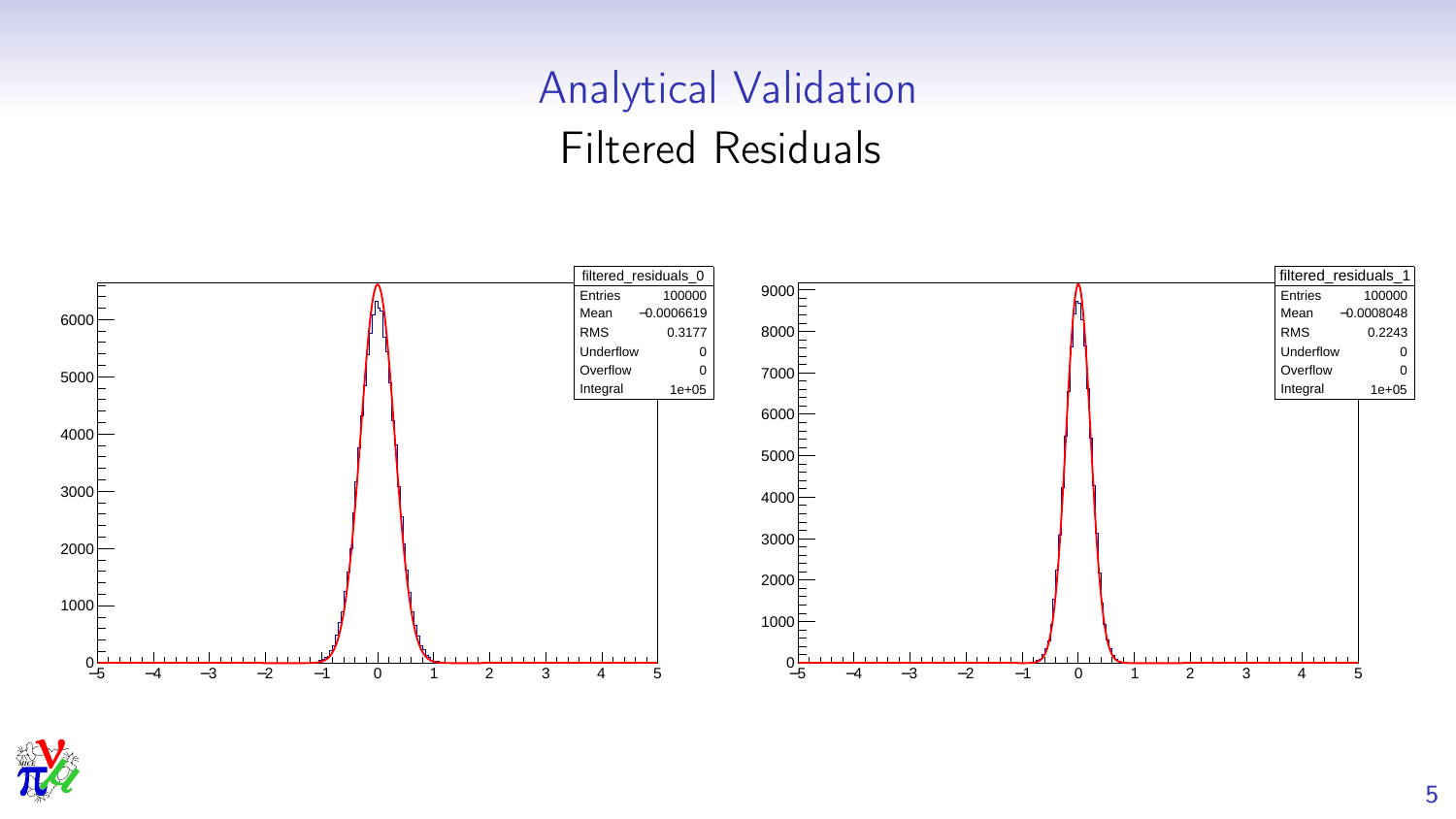# Analytical Validation Smoothed Residuals



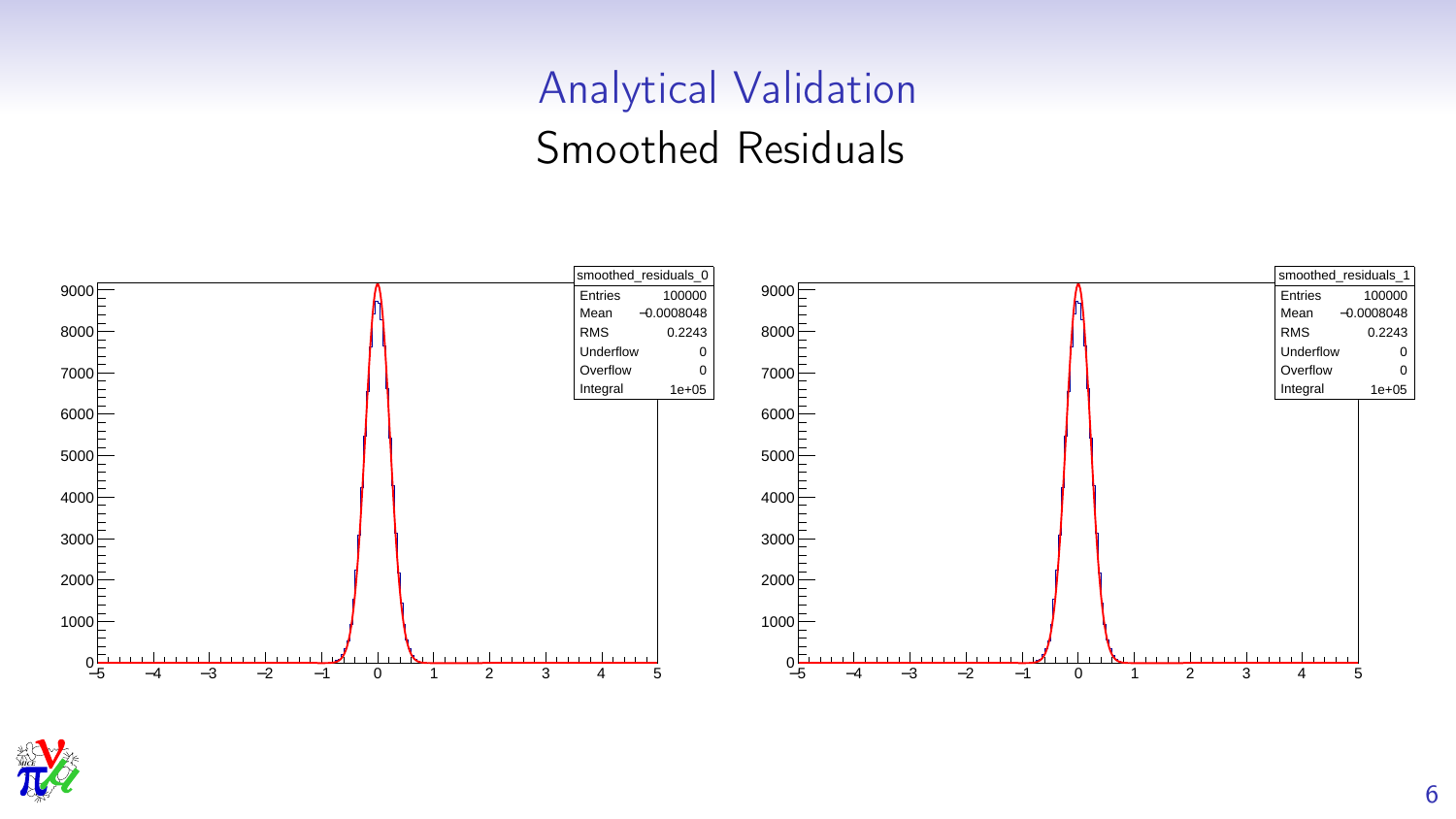## Analytical Validation Pulls



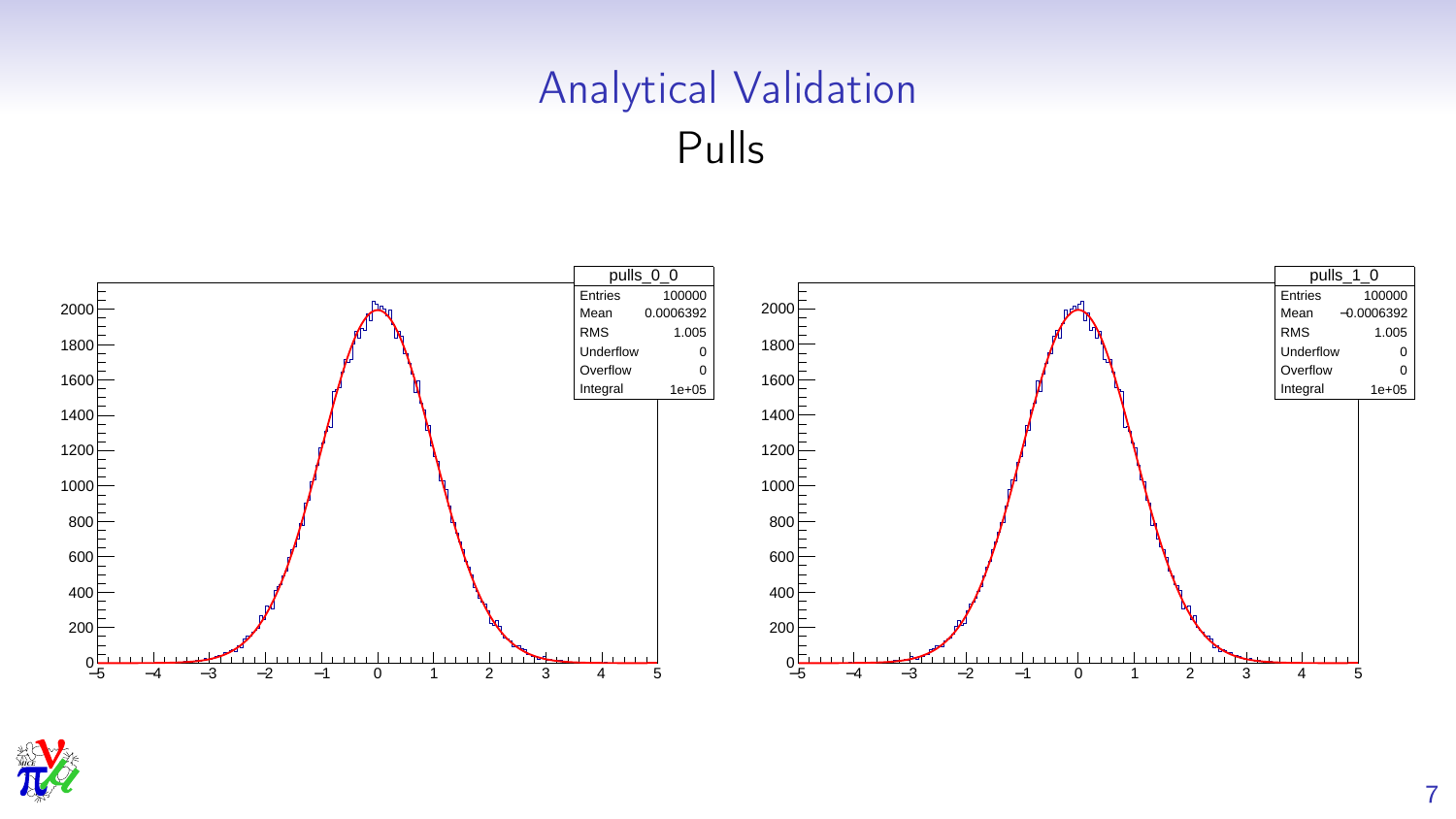# 1D Model

Examine the behaviour of the fit for a 1D system.

Imagine measuring the temperature of a room with a bad thermometer!

Process noise is the random walk of the temperature.

Now try the fit and see what the P-Values, and Chi-Squared values look like.

Left to do:

- Non-Uniform P-Values at moderate noise
- Non-Uniform P-Values at low N I think this is the seed.

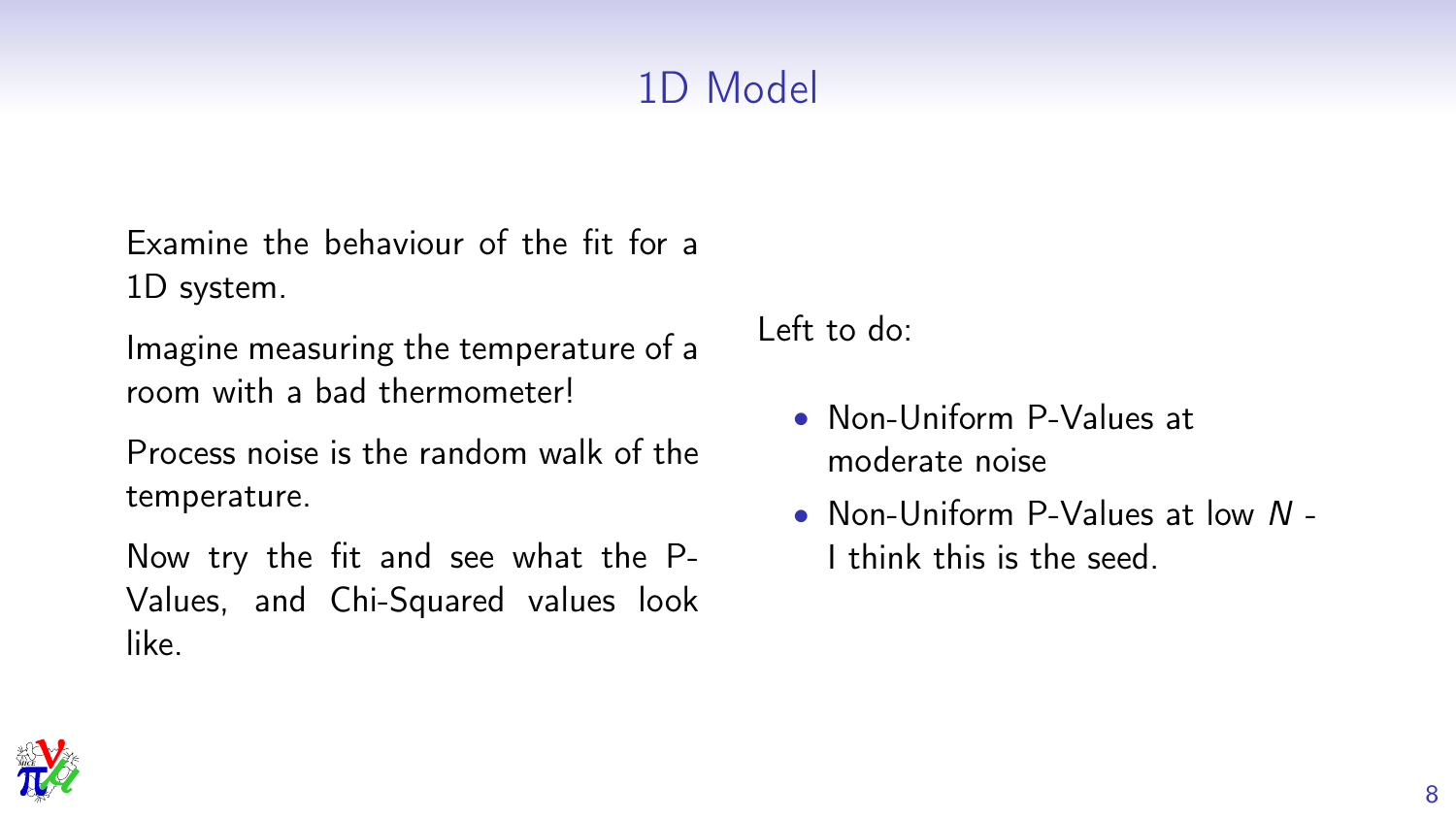## 1D Model - No Noise P-Values (100 Measurements)

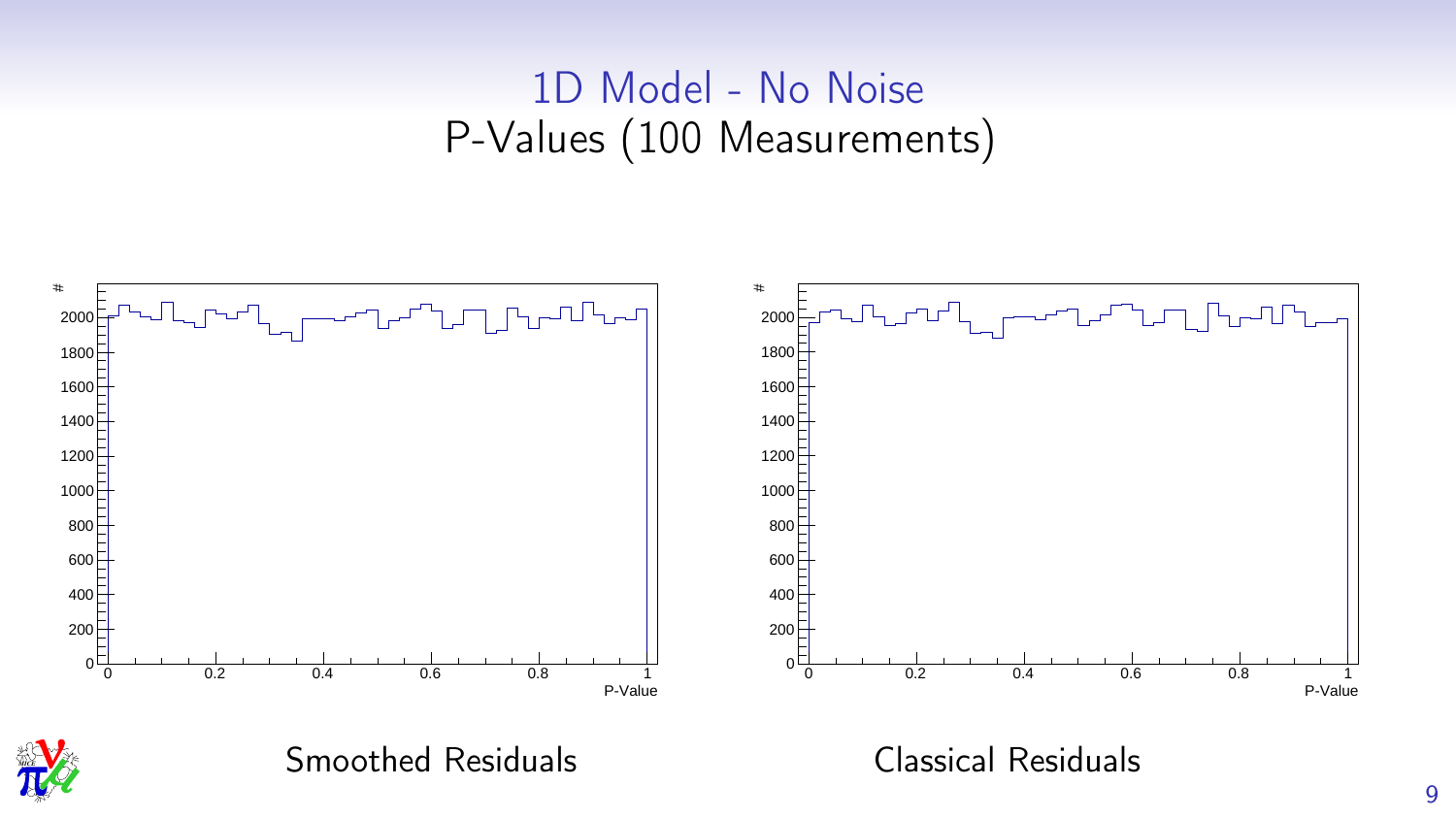## 1D Model - No Noise P-Values (10 Measurements)

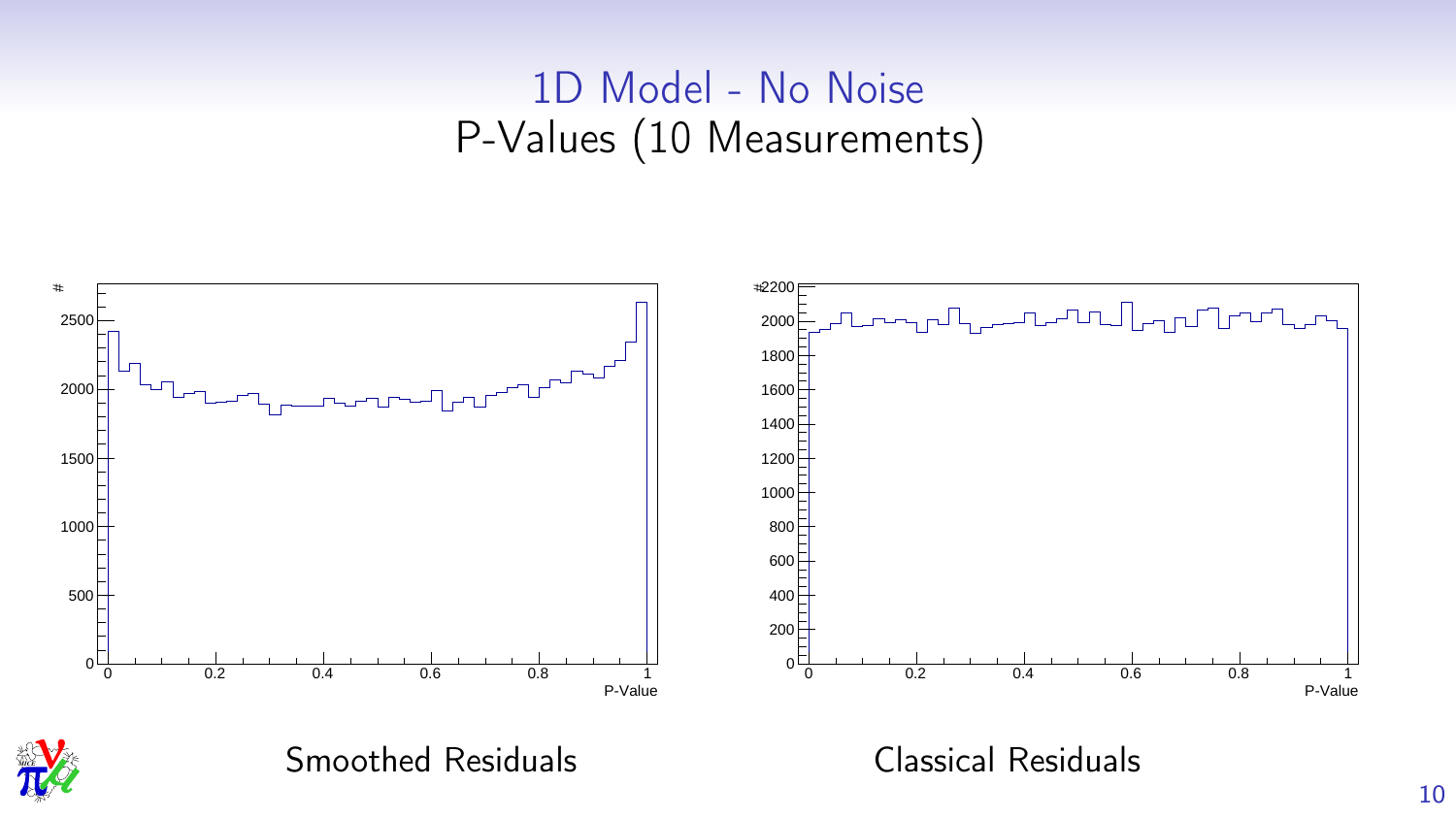## 1D Model - Moderate Noise P-Values (100 Measurements)